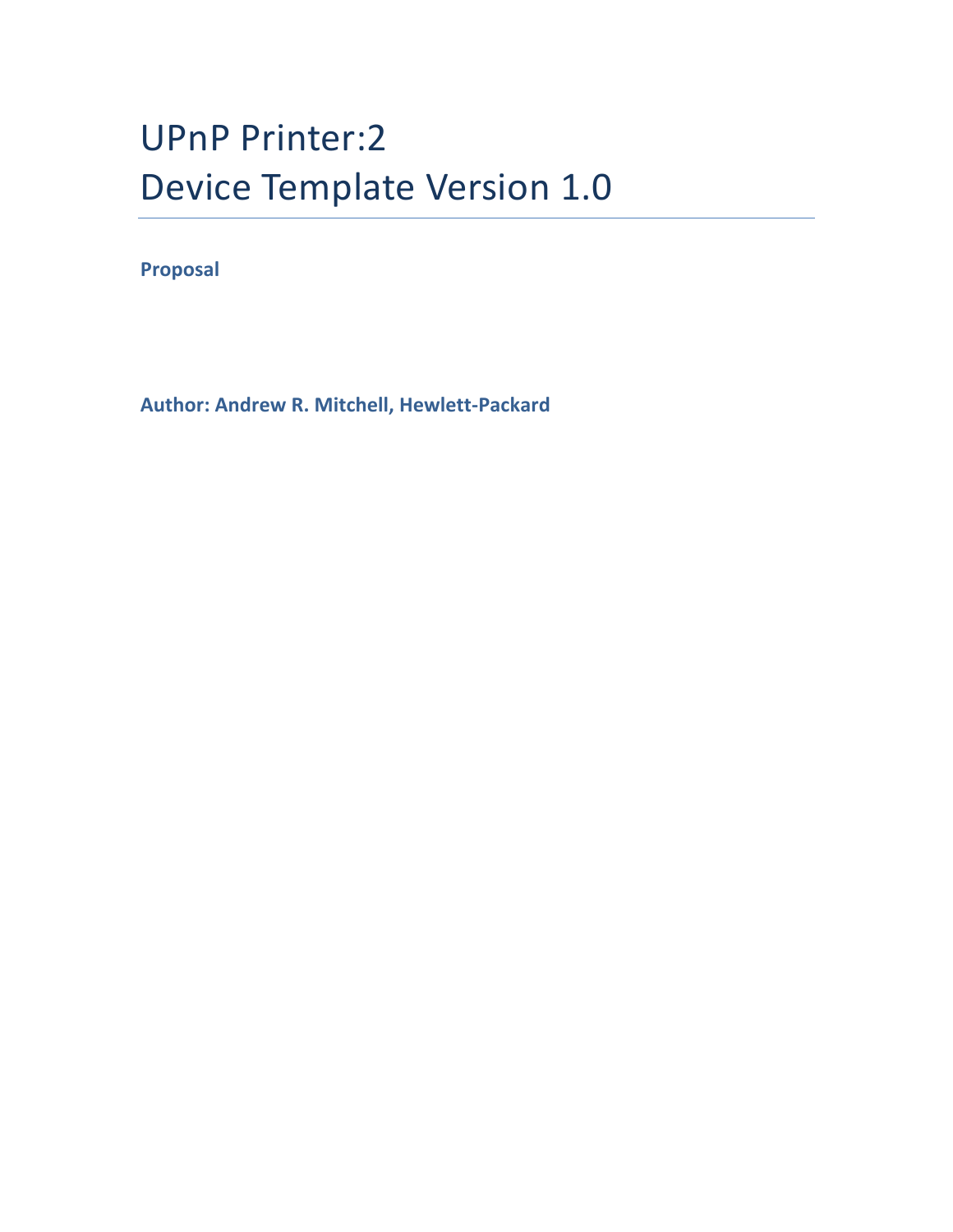# **Table of Contents**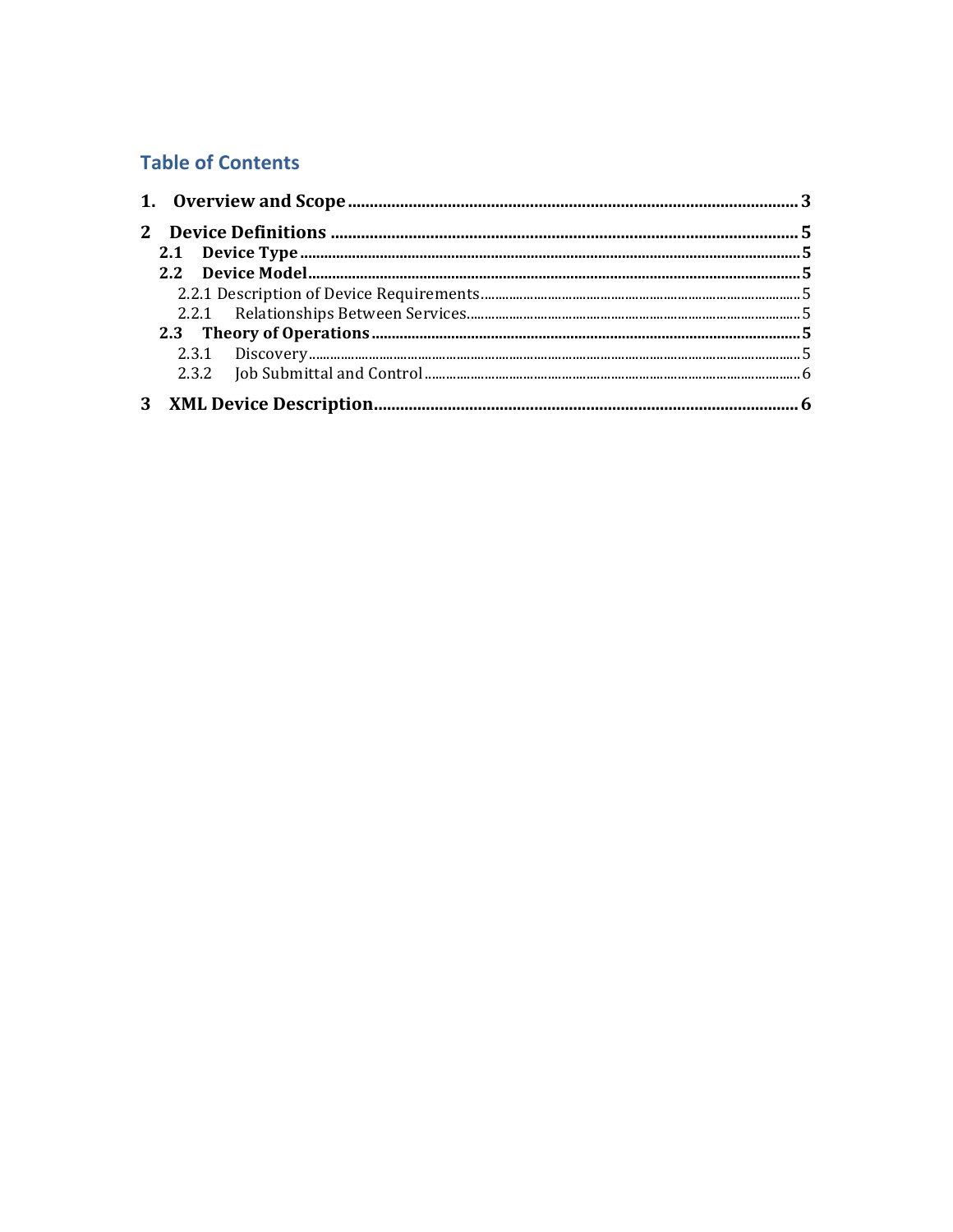# **1. Overview and Scope**

This device template is compliant with the UPnP Device Architecture, Version 1.0. The goal of Printer: 2 is to modify the Printer Device as minimally as possible to support the discovery of IPP Everywhere Printers. In this case UPnP is being used as discovery service for an IPP Everywhere device and provides basic information about the capabilities of a Print class device without having to query the devices IPP Properties. After discovery, all additional communication with the device is done via IPP.

Printer:2 provides the following functionality:

• Printing

This device template also addresses additional functionality not originally covered by Printer:1, but covered by IPP Everywhere, including:

- Scanning
- Faxing
- Additional multi-function device features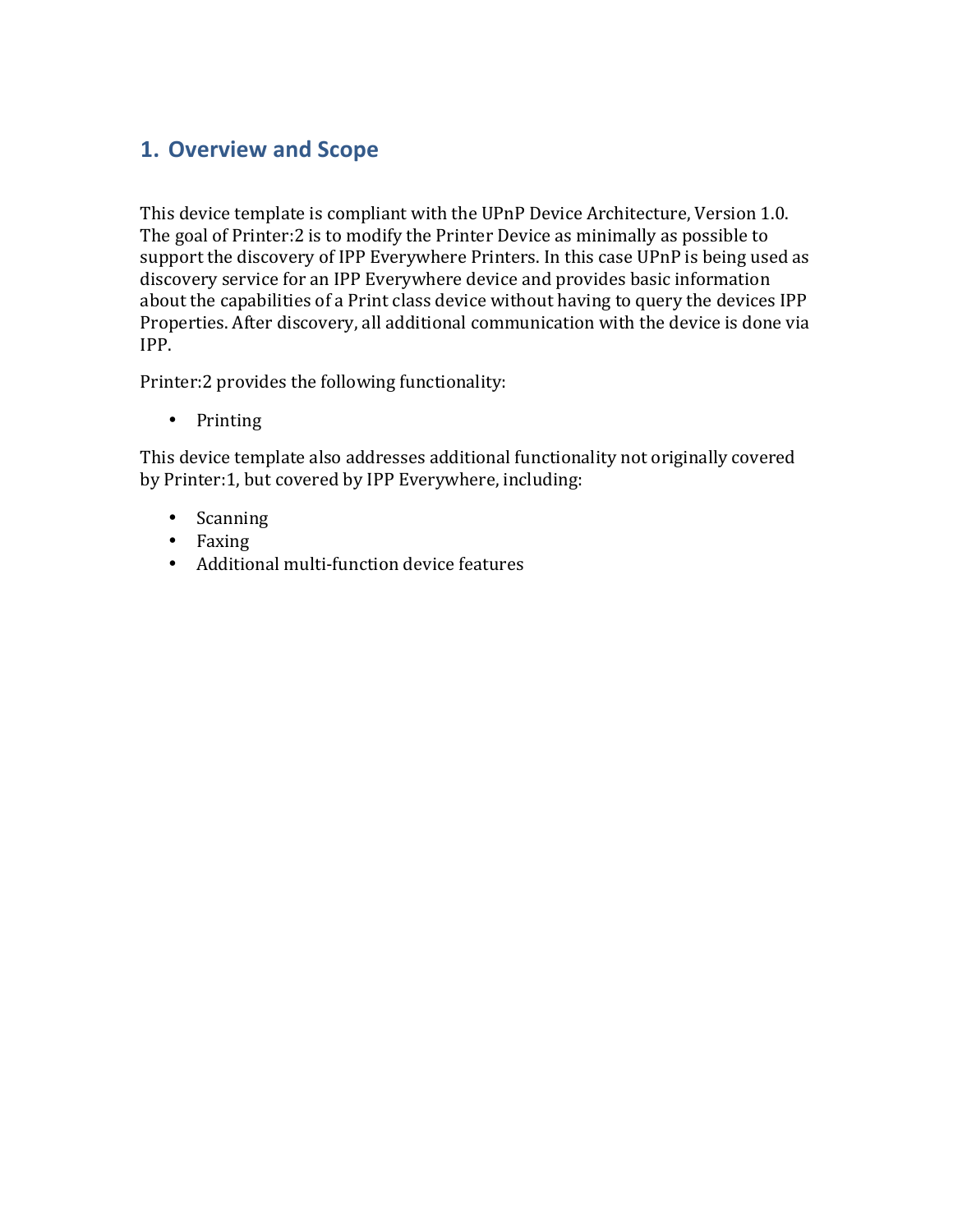| <b>Printer Device</b>  |                                  |                                |
|------------------------|----------------------------------|--------------------------------|
| IPP Everywhere Service | PrintBasic Service               | Other Optional Services        |
|                        | PrinterEnhancedLayout<br>Service | $\mathbf{L}$<br>$\blacksquare$ |

Figure 1: Printer: 2 Functional Diagram

The above model illustrates a Printer device with the required service being the IPP Everywhere Service. The Printer Device includes the location of the IPP Everywhere endpoints for communicating with the device. The Printer:2 advertisement includes the equivalent of the Bonjour txt records for the Printer discovered with Printer: 2.

The IPP Everywhere Service is mandatory in a Printer:2 Device. Additional services may be present. One of these optional services is PrintBasic. The PrintBasic Service includes print-related attributes along with all job-related attributes (e.g., JobName, DocumentFormat, Copies, etc). Another of these optional services is the PrintEnhancedLayout Service. The PrintEnhancedLayout Service extends the PrintBasic service with additional operations and semantics. The PrintEnhancedLayout Service makes use of the Printer and Job attributes from the PrintBasic Service.

Note that PrintBasic and PrintEnhancedLayout are both provided only for legacy device support and as such are OPTIONAL.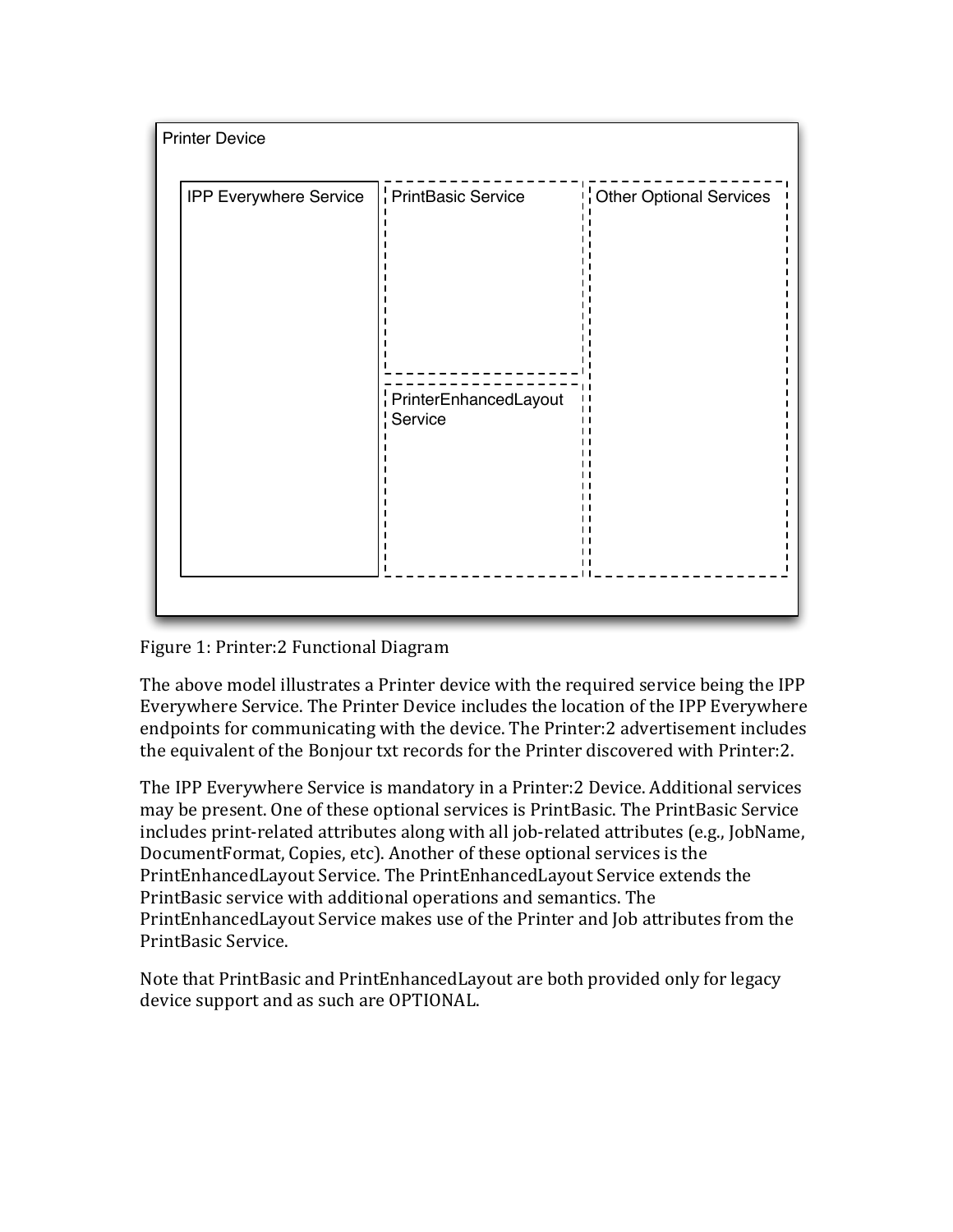# **2 Device Definitions**

### **2.1 Device Type**

The following device type identifies a device that is compliant with this template:

urn:schemas-upnp-org:device:printer:2

#### **2.2 Device Model**

Products that expose devices of the type  $\text{prime}:2$  must implement minimum version numbers of all required embedded devices and services specified in the table below.

| Device    | Root | Reg or           | Service Type              | Reg or           | Service         |
|-----------|------|------------------|---------------------------|------------------|-----------------|
| Type      |      | 0pt <sup>1</sup> |                           | 0pt <sup>1</sup> | ID <sup>2</sup> |
| Printer:2 | Root |                  | PrintBasic:1              |                  |                 |
|           |      |                  | PrintEnhancedLayout:1   0 |                  |                 |
|           |      |                  | IPPEverywhere:1           |                  |                 |

Table 1: Device Requirements for urn: schemas-upnp-org: printer: 2

 $1 R =$  Required, O = Optional, X = Non-standard.

<sup>2</sup> Prefixed by urn:upnp-org:serviceId:

#### **2.2.1 Description of Device Requirements**

The IPPEverywhere Service is a required service for a Printer: 2 Device.

#### **2.2.1 Relationships Between Services**

The Printer Device only mandates one service, the IPPEverywhere Service. When PrintBasic or PrintEnhancedLayout are implemented, they are independent of IPPEverywhere, although PrintEnhancedLayout has a strong tie to PrintBasic. Again, these optional services are only present for backward compatibility

## **2.3 Theory of Operations**

#### **2.3.1 Discovery**

When a device is added to the network, the UPnP discovery protocol allows that device to advertise its services to user control points on the network. The UPnP discovery protocol is based on SSDP. The Printer device must announce itself as:

1) a root device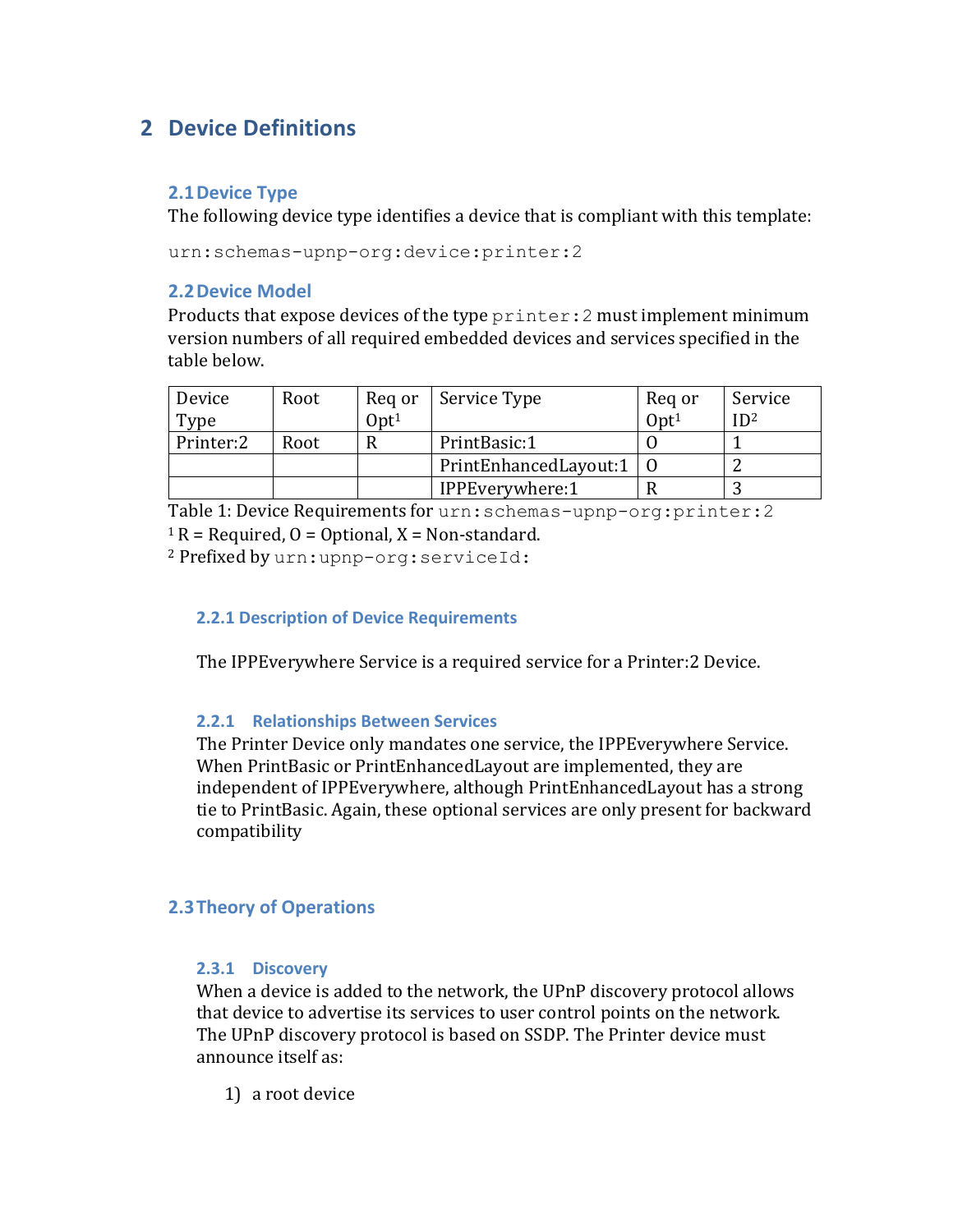- 2) a device UUID for its device type
- 3) a device type

#### 2.3.2 Job Submittal and Control

Job Submittal and Control are handled through IPP Everywhere. See the Printer Working Group's documentation on the IPP Everywhere Specification. For PrintBasic and PrintEnhancedLayout, refer to there respective definition documents, as well as the Printer:1 document.

## **3 XML Device Description**

```
<?xml version="1.0"?>
<root xmlns="urn:schemas-upnp-org:device-1-0">
<specVersion>
 <major>1</major>
 <minor>0</minor>
</specVersion>
<URLBase>base URL for all relative URLs</URLBase>
<device>
  <deviceType>urn:schemas-upnp-org:device:Printer:2</deviceType>
  <friendlyName>short user-friendly title</friendlyName>
  <manufacturer>manufacturer name</manufacturer>
  <manufacturerURL>URL to manufacturer site</manufacturerURL>
  <modelDescription>long user-friendly title</modelDescription>
  <modelName>model name</modelName>
  <modelNumber>model number</modelNumber>
  <modelURL>URL to model site</modelURL>
  <serialNumber>manufacturer's serial number</serialNumber>
  <UDN>uuid:UUID</UDN>
  <UPC>Universal Product Code</UPC>
  \langleiconList\rangle\langleicon\rangle<mimetype>image/format</mimetype>
      <width>horizontal pixels</width>
      <height>vertical pixels</height>
      <depth>color depth</depth>
      <url>URL to icon</url>
    \langle/icon>
    XML to declare other icons, if any, go here.
  \langle/iconList>
  <serviceList>
    The PrintBasic service is an optional service.
    <service>
      <serviceType>urn:schemas-upnp-org:service:PrintBasic:1</serviceType>
      <serviceId>urn:upnp-org:serviceId:1</serviceId>
      <SCPDURL>URL to service description</SCPDURL>
```

```
<controlURL>URL for control</controlURL>
<eventSubURL>URL for eventing</eventSubURL>
```

```
</service>
```
#### The PrintEnhancedLayout service is an optional service.

```
<service>
 <serviceType>urn:schemas-upnp.org:service:PrintEnhancedLayout:1
   </serviceType>
 <serviceId>urn:upnp-org:serviceId:2</serviceId>
 <SCPDURL>URL to service description</SCPDURL>
 <controlURL>URL for control</controlURL>
```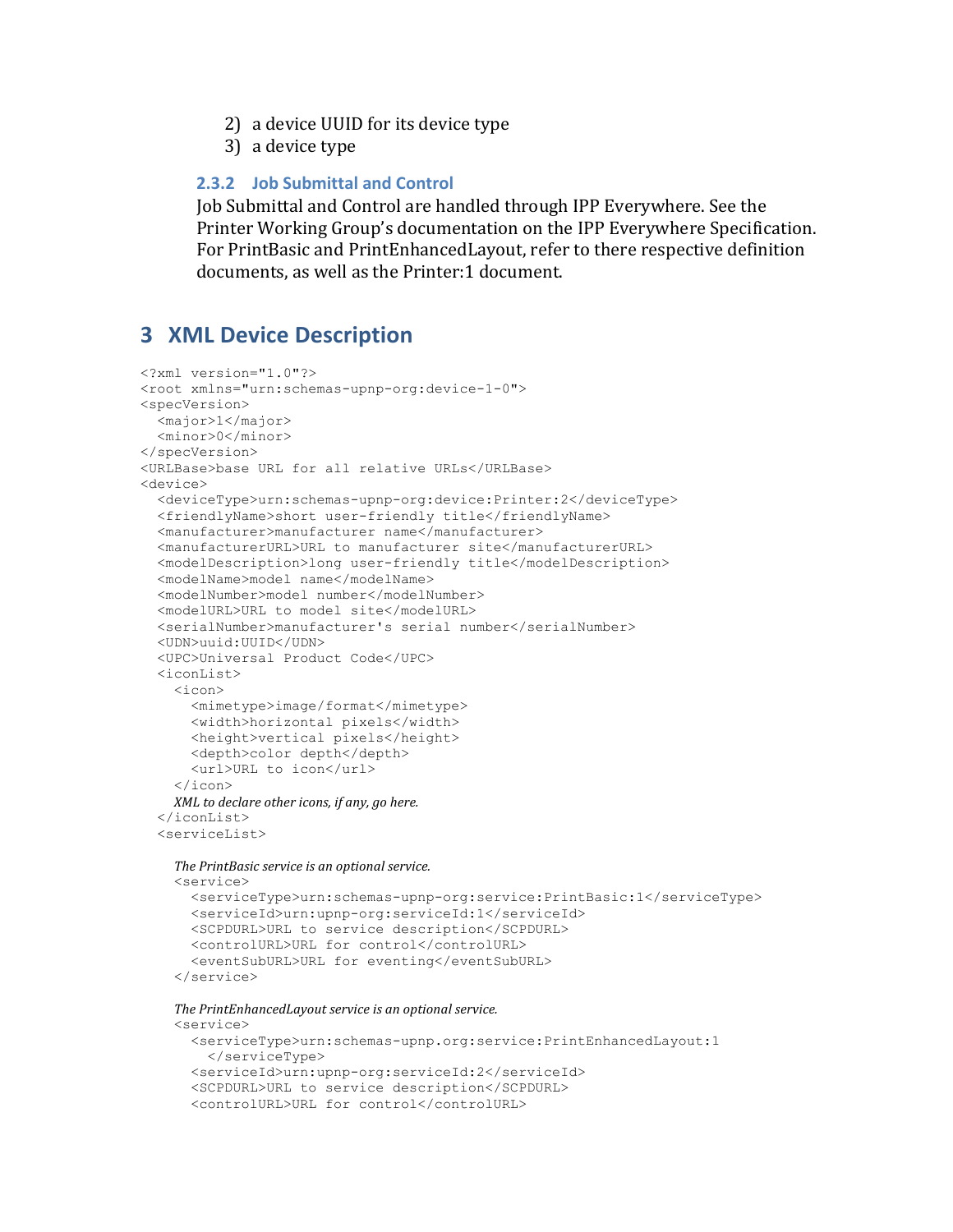<eventSubURL>URL for eventing</eventSubURL> </service>

#### *The IPPEverywhere service is an optional service.*

 <service> <serviceType>urn:schemas-pwg.org:service:IPPEverywhere:1 </serviceType> <serviceId>urn:upnp-org:serviceId:3</serviceId> <adminurl>Specifies the configuration URL for the printer.</adminurl> <note>The value is a user readable location of the printer.</note> <air>Type of authentication required for the services.</air> <tls>Version of TLS supported.</tls> <rp>This key is used to specify the print queue name.</rp> <pdlp>Comma-separated list of MIME types supported by printing.</pdlp> <Bind>Set value to "T" if the printer is capable of binding its output, "F" if its not.</Bind> <Collate>Set value to "T" if the printer is capable of generating collated copies, "F" if its not.</Collate> <Color>Set value to "T" if the printer is capable of generating color output, "F" if its not.</Color> <Copies>Set value to "T" if the printer is capable of generating fast copies, "F" if its not.</Copies> <Duplex>Set value to "T" if the printer is capable of generating two sided output, "F" if its not.</Duplex> <PaperCustom>Set value to "T" if the printer can handle custom paper sizes, "F" if its not.</PaperCustom> <PaperMax> "less-than-legal-A4", "legal-A4", "isoC-A2", "greater-that isoC-A2" </PaperMax> <Punch> Set value to the number of holes of the hole puncher supported by the printer.</Punch> <Sort> Set value to "T" if the printer is capable of sort- ing its output, "F" if its not.</Sort>  $\langle$ Staple> Set value to "T" if the printer is capable of sta- pling output., "F" if its not.</Sort>  $\langle$ rs>This key is used to specify the scan queue name. $\langle$ /rs> <pdls>Comma-separated list of MIME types supported by scanning.</pdls> <ADF>"T" if the Scanner has an Automatic Document Feeder, "F" if it doesn't.</ADF>  $\forall$ Button> Set value to "T" if the scanner is capable of using the scan button to initiate a scan, "F" if it isn't.</Button> <Camera>"T" if the Scanner has a non-traditional scan bed (such as a stage), "F" if it doesn't.</Camera> <Color>"T" if the Scanner supports color scanning, "F" if it doesn't.</Color> <Duplex>"T" if the Scanner has a duplex capable Automatic Document Feeder, "F" if it doesn't.</Duplex> <Glass>"T" if the Scanner has a traditional scan bed, "F" if it doesn't.</Glass> <Monochrome>"T" if the Scanner supports monochrome scanning, "F" if it doesn't.</Monochrome> <OCR>>"T" if the Scanner is capable of performing OCR on the scan, "F" if it isn't.</OCR> <TMA>"T" if the Scanner has a Transparency Media Adaptor (an adaptor for scanning media such as slides and negatives), "F" if it doesn't.</TMA> <rf>This key is used to specify the fax queue name.</rf> <pdlf>Comma-separated list of MIME types supported by faxing.</pdlf> Fax capabilities will be defined by the PWG as part of the IPP Everywhere project in Phase 2. When defined *they need to be added here.* 

#### </service>

*Beclarations for other services defined by a UPnP Forum working committee (if any) go here.*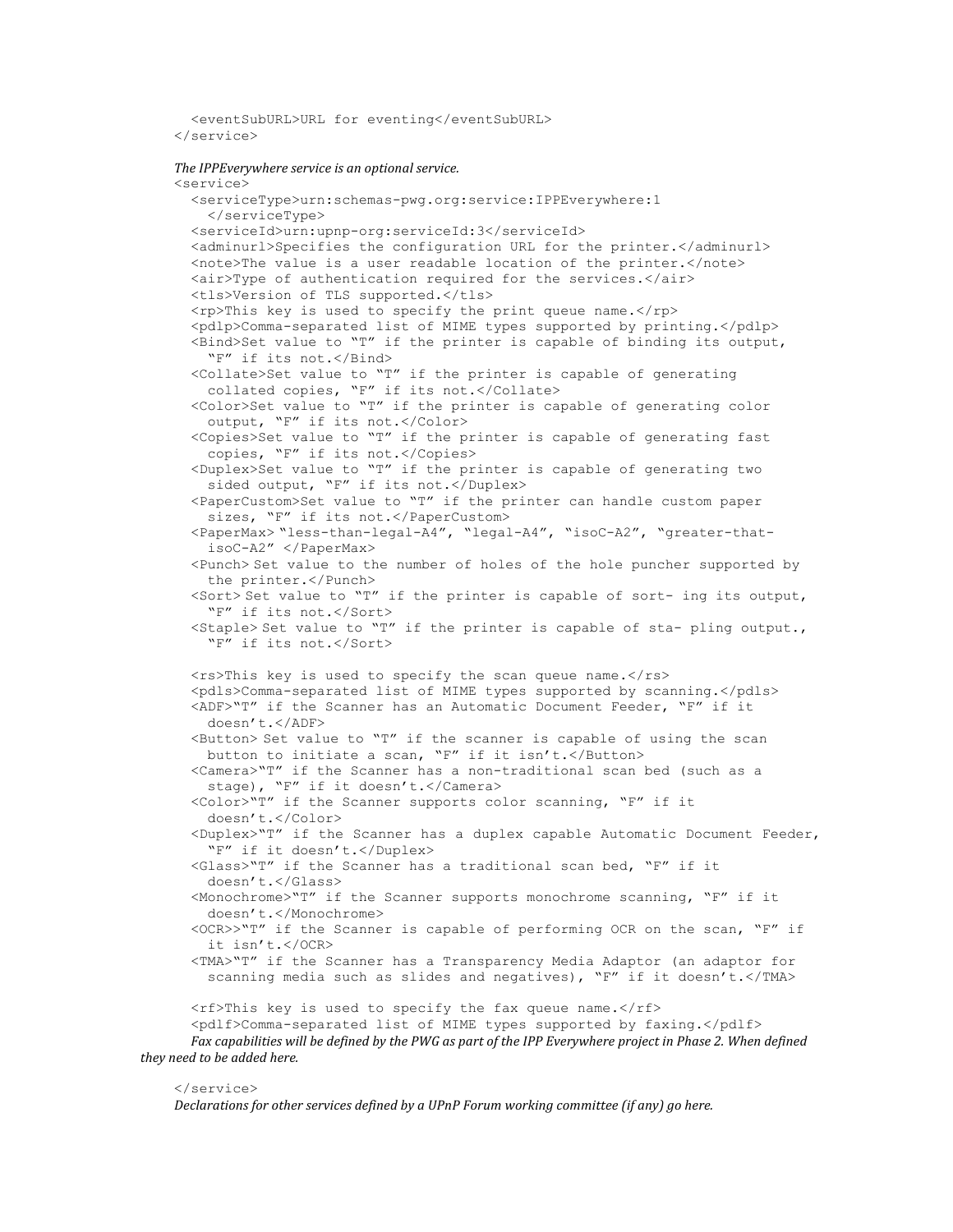```
Declarations for other services added by UPnP vendor (if any) go here.
  \langle/serviceList>
  <deviceList>
     Description of embedded devices added by UPnP vendor (if any) go here.
  </deviceList>
  <presentationURL>URL for presentation</presentationURL>
\langle/device>
\langle/root>
```
## **4 Bonjour to UPnP Mapping**

The following tables maps Bonjour Printing fields to UPnP Printer:2 fields. If the Notes are blank, the field values should be identical between protocols.

| <b>Bonjour Key</b> | <b>UPnP Key</b>  | <b>Notes</b>                                                                                                                                                                      |
|--------------------|------------------|-----------------------------------------------------------------------------------------------------------------------------------------------------------------------------------|
| txtvers            | specVersion      | Not a direct mapping                                                                                                                                                              |
| rp, rs, rf         | rp, rs, rf       | Similar to USB, UPnP allows only one value for<br>each key.                                                                                                                       |
| note               | note             |                                                                                                                                                                                   |
| qtotal             | N/A              | UPnP only allows one queue per resource type<br>per device.                                                                                                                       |
| priority           | N/A              | Since there is only one queue per resource type<br>there is no need for priority.                                                                                                 |
| ty                 | modelDescription |                                                                                                                                                                                   |
| product            | N/A              | IPP Everywhere is "driverless" so there is no<br>need for PPD file driver matching.                                                                                               |
| pdl                | pdlp, pdls, pdlf | Since there is only one discovery needed, all<br>three PDL's can be called out in a single<br>discovery.                                                                          |
| adminurl           | adminurl         |                                                                                                                                                                                   |
| usb_MFG            | manufacturer     |                                                                                                                                                                                   |
| usb MDL            | modelName        |                                                                                                                                                                                   |
| usb_CMD            | N/A              | Can be determined by the Raster formats<br>supported in the pdlp key.                                                                                                             |
| air                | air              |                                                                                                                                                                                   |
| <b>TLS</b>         | tls              |                                                                                                                                                                                   |
| <b>UUID</b>        | <b>UDN</b>       | For UPnP UDN is of the format UUID: <uuid>,<br/>where in Bonjour UUID is the key, and the value<br/>is <uuid>. The values in <uuid> should be<br/>identical.</uuid></uuid></uuid> |
| Transparent        | N/A              | Printer Protocol TXT Record Keys not present.                                                                                                                                     |
| Binary             | N/A              | Printer Protocol TXT Record Keys not present.                                                                                                                                     |
| <b>TBCP</b>        | N/A              | Printer Protocol TXT Record Keys not present.                                                                                                                                     |
| <b>Bind</b>        | <b>Bind</b>      | Value of "U" not supported for UPnP. If value is                                                                                                                                  |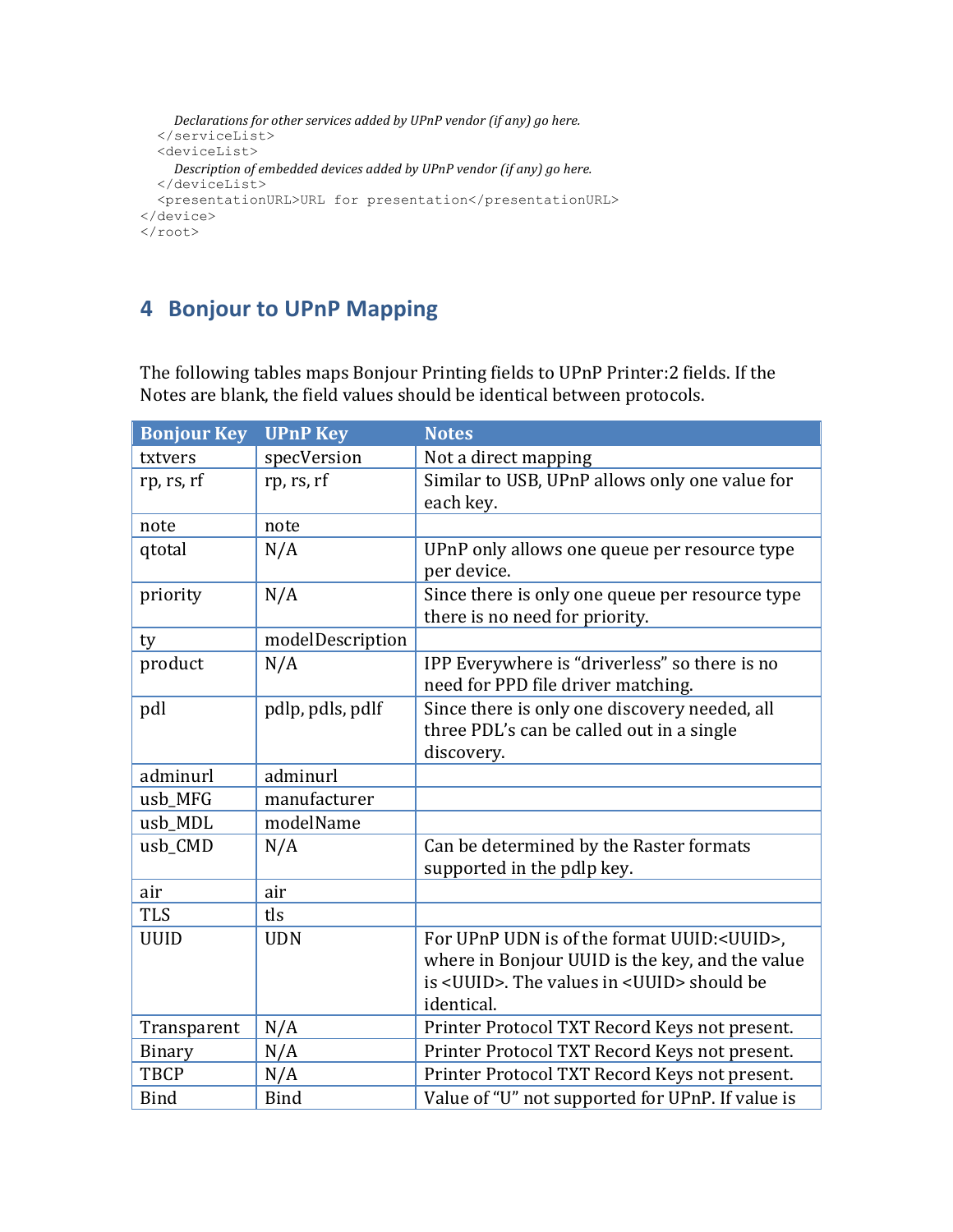| unknown, key should not be present.                |
|----------------------------------------------------|
| Value of "U" not supported for UPnP. If value is   |
| unknown, key should not be present.                |
| Value of "U" not supported for UPnP. If value is   |
| unknown, key should not be present.                |
| Value of "U" not supported for UPnP. If value is   |
| unknown, key should not be present.                |
| Value of "U" not supported for UPnP. If value is   |
| unknown, key should not be present.                |
| Value of "U" not supported for UPnP. If value is   |
| unknown, key should not be present.                |
| "<" replaced by "less-than-"                       |
| ">" replaced by "greater-than-"                    |
| Value of "U" not supported for UPnP. If value is   |
| unknown, key should not be present.                |
| If the device supports Scanning, the rs field (see |
| above) will be present                             |
| Value of "U" not supported for UPnP. If value is   |
| unknown, key should not be present.                |
| Value of "U" not supported for UPnP. If value is   |
| unknown, key should not be present.                |
|                                                    |
|                                                    |

Printer TXT Record Keys

| <b>Bonjour Key</b> | <b>UPnP Key</b> | <b>Notes</b>                           |
|--------------------|-----------------|----------------------------------------|
| ADF                | ADF             |                                        |
| <b>Button</b>      | <b>Button</b>   |                                        |
| Camera             | Camera          |                                        |
| Color              | Color-Scan      | Added Scan to disambiguate from Print. |
| <b>Duplex</b>      | Duplex          |                                        |
| Glass              | Glass           |                                        |
| Monochrome         | Monochrome-     | Added Scan to disambiguate from Print. |
|                    | Scan            |                                        |
| <b>OCR</b>         | <b>OCR</b>      |                                        |
| <b>TMA</b>         | <b>TMA</b>      |                                        |

# **5 References**

UPnP-pntr-Printer-v1-Device-20081015 (Printer:1) UPnP-pntr-PrintBasic-v1-Service-20020808 (PrintBasic:1)